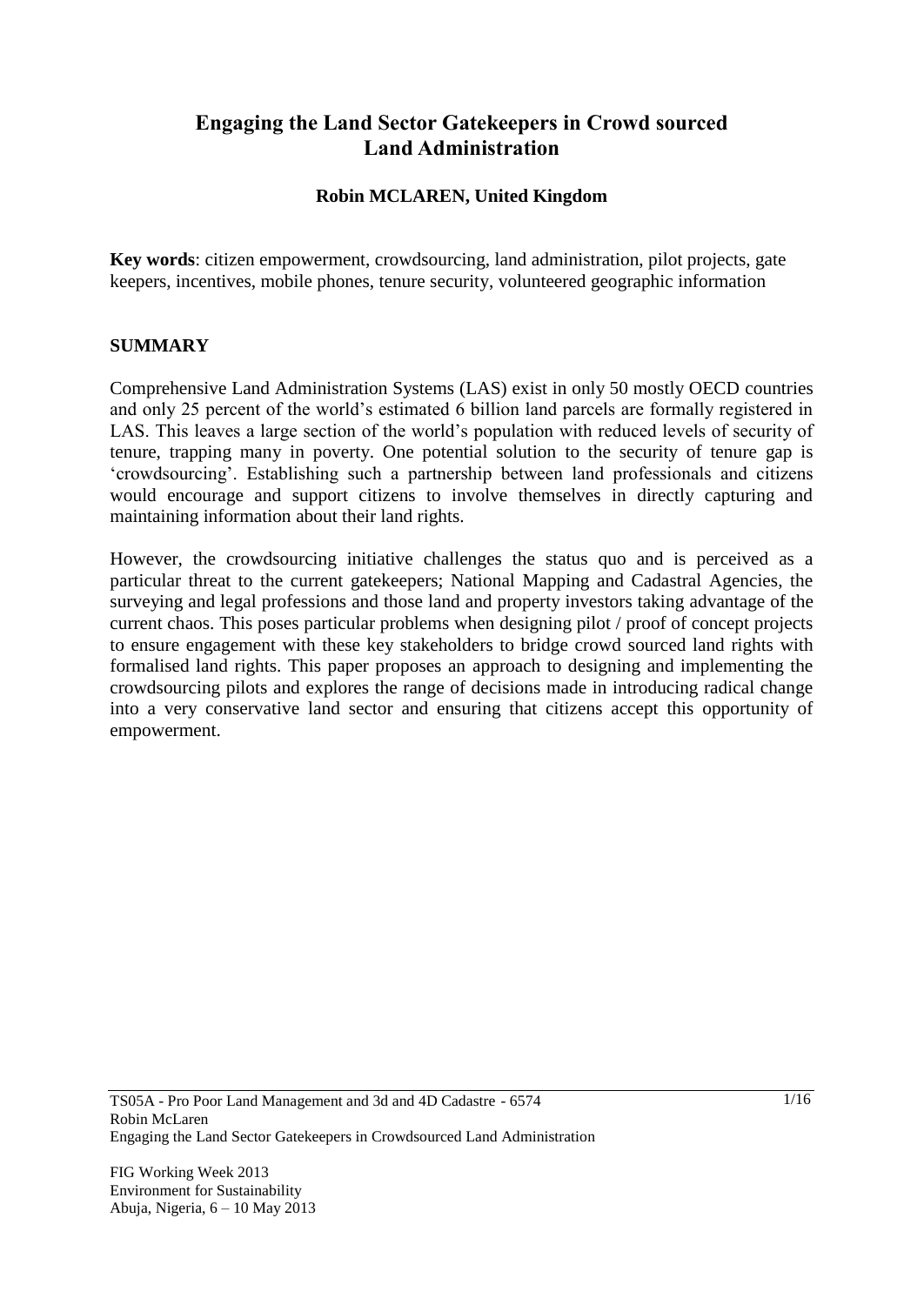## **Engaging the Land Sector Gatekeepers in Crowd sourced Land Administration**

### **Robin MCLAREN, United Kingdom**

### **1. INTRODUCTION**

Land Administration Systems (LAS) provide the formal governance structures within a nation that define and protect rights in land, including non-formal or customary institutions. Despite their pivotal support of economic development, effective and comprehensive LAS exist in only 50 mostly OECD countries and only 25 percent of the world's estimated 6 billion land parcels are formally registered in LAS. This leaves a large section of the world's population with reduced levels of security of tenure, trapping many in poverty. Missing and dysfunctional LAS can precipitate problems such as conflicts over ownership, land grabs, environmental degradation, reduced food security and social unrest.

This security of tenure gap cannot be quickly filled using the current model for registering properties that is dominated by land professionals. There are simply not enough land professionals world-wide, even with access to new technologies. To quickly reduce this inequality we need new, innovative and scalable approaches to solve this fundamental problem and global challenge.

One potential solution to the security of tenure gap is ‗crowdsourcing'. Crowdsourcing uses the Internet and on-line tools to get work done by obtaining input and stimulating action from citizen volunteers. It is currently used to support scientific evidence gathering and record events in disaster management, as witnessed in the recent Haiti and Libya crises. These applications are emerging because society is increasingly spatially enabled. Establishing such a partnership between land professionals and citizens would encourage and support citizens to involve themselves in directly capturing and maintaining information about their land rights.

Following the launch of the Crowdsourcing Support of Land Administration initiative in November 2011 (McLaren, 2011) there has been considerable interest from UN-FAO, World Bank, DFID (UK) and RICS in piloting the concept. The pilots would have the following aims:

- to test the concept of participatory or crowd sourced approach to capturing land rights information to support land administration and to understand citizens' and communities' reaction;
- to understand what land rights information needs to be captured along the continuum of rights to provide a fit for purpose level of security of tenure (this will vary across cultures);
- to identify a range of technology tools available, affordable and appropriate to support the approach; and
- to judge how best to engage with Land Administration authorities in adopting radical change.

#### TS05A - Pro Poor Land Management and 3d and 4D Cadastre - 6574 Robin McLaren Engaging the Land Sector Gatekeepers in Crowdsourced Land Administration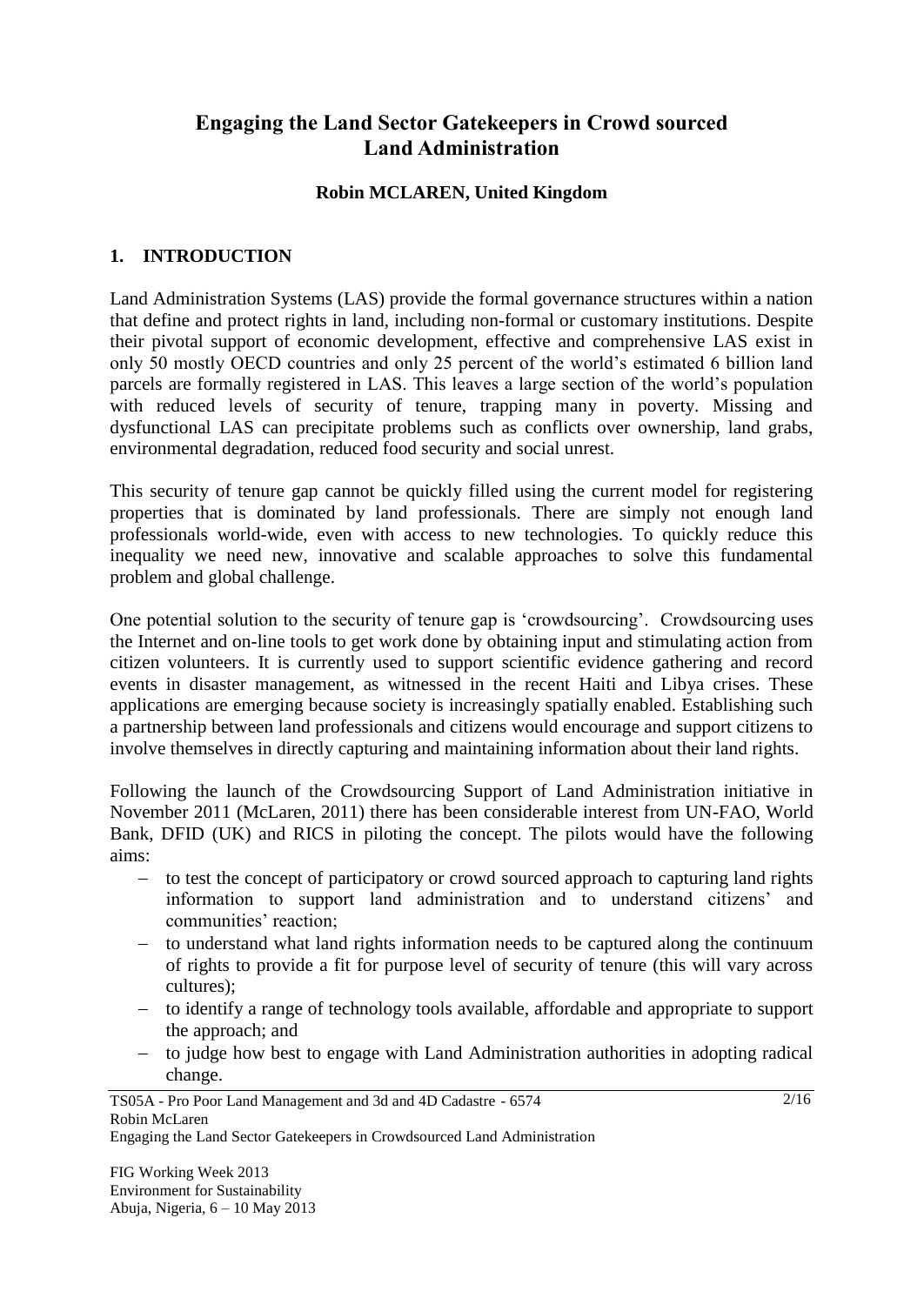However, the crowdsourcing initiative challenges the status quo and is perceived as a particular threat to the current gatekeepers; National Mapping and Cadastral Agencies, the surveying and legal professions and those land and property investors taking advantage of the current chaos. This poses particular problems when designing pilot / proof of concept projects to ensure engagement with these stakeholders to bridge crowdsourced land rights with formalised land rights. This paper details the proposed approach to designing and implementing the crowdsourcing pilots (McLaren, 2012) and explores the range of decisions made in designing the pilots to introduce radical change into a very conservative land sector and to ensure that citizens accept this opportunity of empowerment.

### **2. OBJECTIVES OF PILOT PROJECT**

There are many dimensions to the objectives of the proposed pilot project: ranging from understanding citizens' reaction to crowdsourcing through testing technology to judging how best to engage with Land Administration authorities. However, here are the key objectives:

- to test the concept of participatory or crowdsourced approach to capturing land rights information to support land administration;
- to understand citizens' and communities' reaction and engagement with the approach;
- to judge how best to engage with Land Administration authorities to bridge crowdsourced land rights with formalised land rights;
- to engage the surveying profession / land professionals in the crowdsourcing approach to establish a new relationship with citizens;
- to understand what makes a good 'trusted intermediary' of 'proamateur' to support the capture and maintenance of land rights information;
- to understand what land rights information needs to be captured along the continuum of rights to provide a fit for purpose level of security of tenure (this will vary across cultures);
- to identify a range of technology tools available, affordable and appropriate to support the approach; and
- $\overline{a}$  to establish approaches for sustaining the maintenance of land right information after the pilot and expanding its use.

As with solutions to Land Administration, there will be no single solution for crowdsourcing support of Land Administration; the cultural, legal, land tenure, administrative and professional landscapes vary widely. Therefore, the project recommends initially running three pilot projects in a variety of environments to gather as much experience as possible to shape and guide the way forward.

### **3. GOOD PRACTICE IN IMPLEMENTING CROWDSOURCING**

Prior to specifying the approach to piloting crowdsourcing in Land Administration, it is worthwhile reviewing some of the key lessons learned from wider crowdsourcing / participatory mapping initiatives (World Bank, 2012) that could be adopted in this project.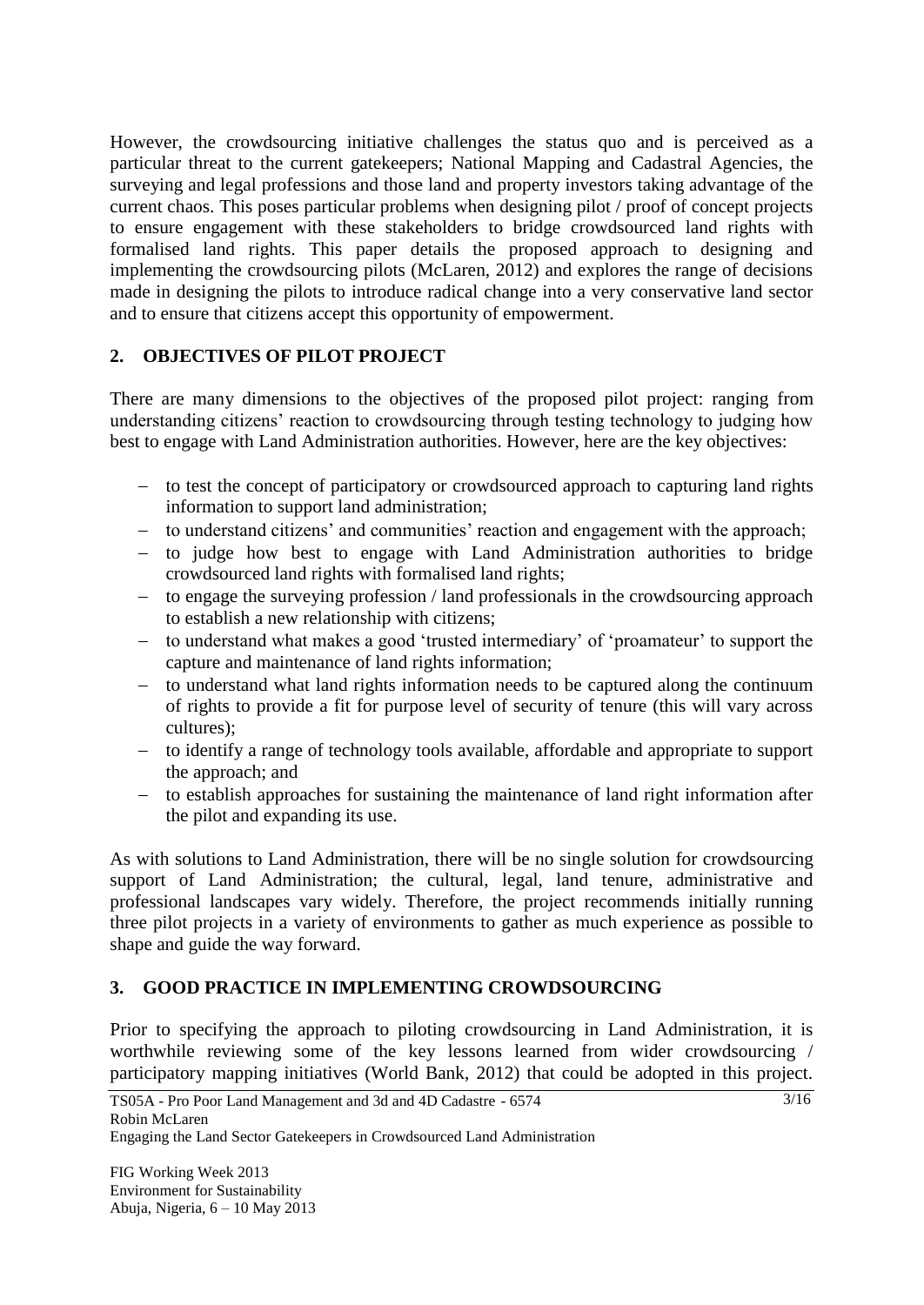This will help shape the pilot and lower the associated risks.

## **3.1 Demand driven**

The technological aspects of crowdsourcing are usually the easiest ones. The more difficult and challenging factors are community engagement, governmental cooperation, sustainability, and impact. In order to maximise the chances that the outcome of crowdsourcing will satisfy community needs and that the information will be used by relevant stakeholders, the design of the pilots should be as demand-driven as possible. The project needs to identify the target audience and have specific aims that are clearly understood by all stakeholders.

The participants need to understand that they are obtaining something that they value at the end of the process. Therefore, it is very important that formal recognition of land rights by the neighbours and authorities is clear and also that the participants understand what they will get and how they will benefit. It is only worth giving someone tenure security if (a) they feel that their tenure is in some way tenuous and that someone might kick them off their land if they do not get formal recognition; or (b) they want to do something with the land, such as develop it, sell or lease it, get a license to grow a cash crop, mortgage it, etc.

### **3.2 Timing of Initiative Implementation**

The timing of project implementation is crucial for success. For example, there is no point in attempting to implement this work in rural areas either in the planting season or harvesting season.

### **3.3 Establish Partnerships on the ground**

The effectiveness of crowdsourcing depends to a large extent on the cooperation of local communities. To ensure that the outputs from crowdsourcing will be used, sustained, and further developed upon completion, local Civil Society Organisations (CSOs), groups, and community members should be the entry point to the creation of the crowdsourced information and sense that they "own" it from its inception.

The crowdsourcing process should therefore rely on robust partnerships with groups and organisations that are permanently active in the community. Such partnerships are important at all stages of the crowdsourcing process:

- In the beginning, local CSOs, public officials, or civil society activists may help identify the information needs and demands of the community, and offer guidance with regard to the implementation of crowdsourcing of land rights within the particular local context.
- Then, local partners can help engage and mobilise the community to take part in the crowdsourcing process, organising community forums, igniting public interest in the platform, helping recruit community members to collect land rights information, and supporting them throughout the crowdsourcing process.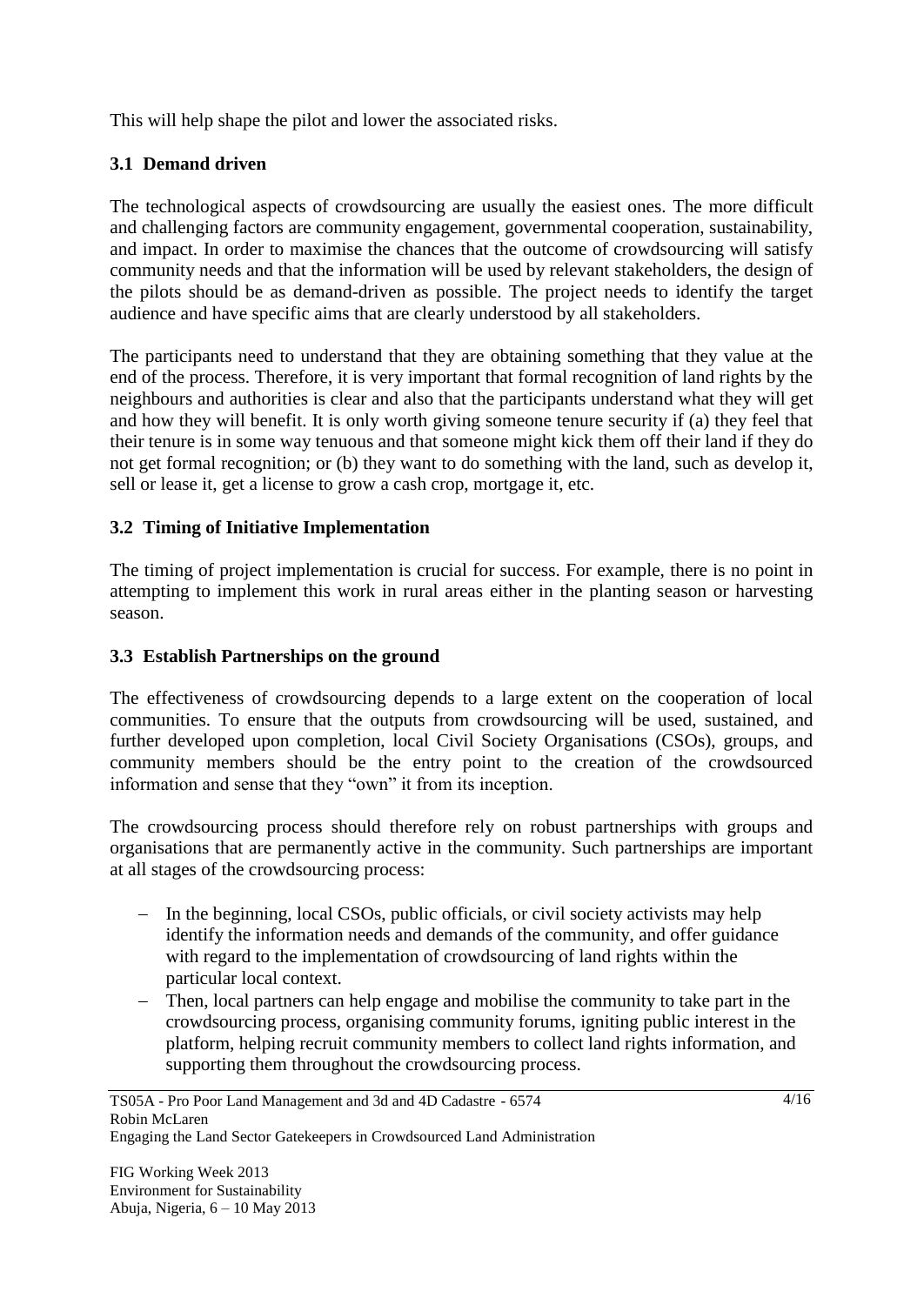- After the completion of the land rights capture, local partners can serve as its "hosts," ensuring the utilisation and further development of the information.

### **3.4 Outreach and mobilisation**

The core of crowdsourcing land rights is community engagement and empowerment, and thus local communities should be as aware of the crowdsourcing process as soon as possible. An early, major public awareness activity is crucial for success of the pilot work. Several aspects should be noted in this respect:

- **Infomediaries**: Initial outreach efforts should focus on potential "*infomediaries*"local community leaders, social activists, and citizen journalists who could spread the word about crowdsourcing land rights, mobilise local residents to participate in the pilot process, and sustain community interest in the process. It is important to identify early on potentially committed *infomediaires* and keep them as informed and engaged as possible throughout the process.
- **High profile endorsements:** Public endorsements by high profile community leaders or politicians can be valuable to ignite initial public interest and draw attention to the pilot process.
- **Outreach to marginalized groups:** A special effort should be made to reach out to under-represented and marginalised groups in the community, who can be considerably empowered by participation in the pilot process. It may be particularly valuable to engage young women in the pilot activities, thus offering them skills that can be valuable for their future employment pursuits.
- **Communication of benefits**: Communicating the benefits of crowdsourced land rights in communities with low technological capabilities can be challenging. It is therefore important to convey to community members the benefits of crowdsourcing land rights information, highlighting the importance of acquiring technological skills, securing tenure for the community and thus helping improve the provision of public services, and amplifying the digital presence and voice of the community.
- **Persistence:** A persistent outreach approach is important for two reasons. First, it can help better understand the needs and concerns of the community, and adjust the crowdsourcing process accordingly. Further, it can increase the chance that the resulting land rights information will be widely used by the community and other stakeholders.

### **3.5 Capturing land rights information**

The example of Interactive Community Maps (ICM) process (similar to crowdsourcing land rights) largely targets marginalised and poor communities, and thus it cannot rely on sophisticated and expensive technological tools. The tool kit for ICM is therefore basic: GPS units; laptops; photo cameras; video cameras; printer/scanner; batteries and chargers; pelican case. The overall costs of such equipment should not exceed \$4,000-\$5,000. Additionally, it is necessary to find space where community mappers would undergo trainings (2 - 3 weeks to ensure that public engagement skills are developed) and work with the mapping software. Be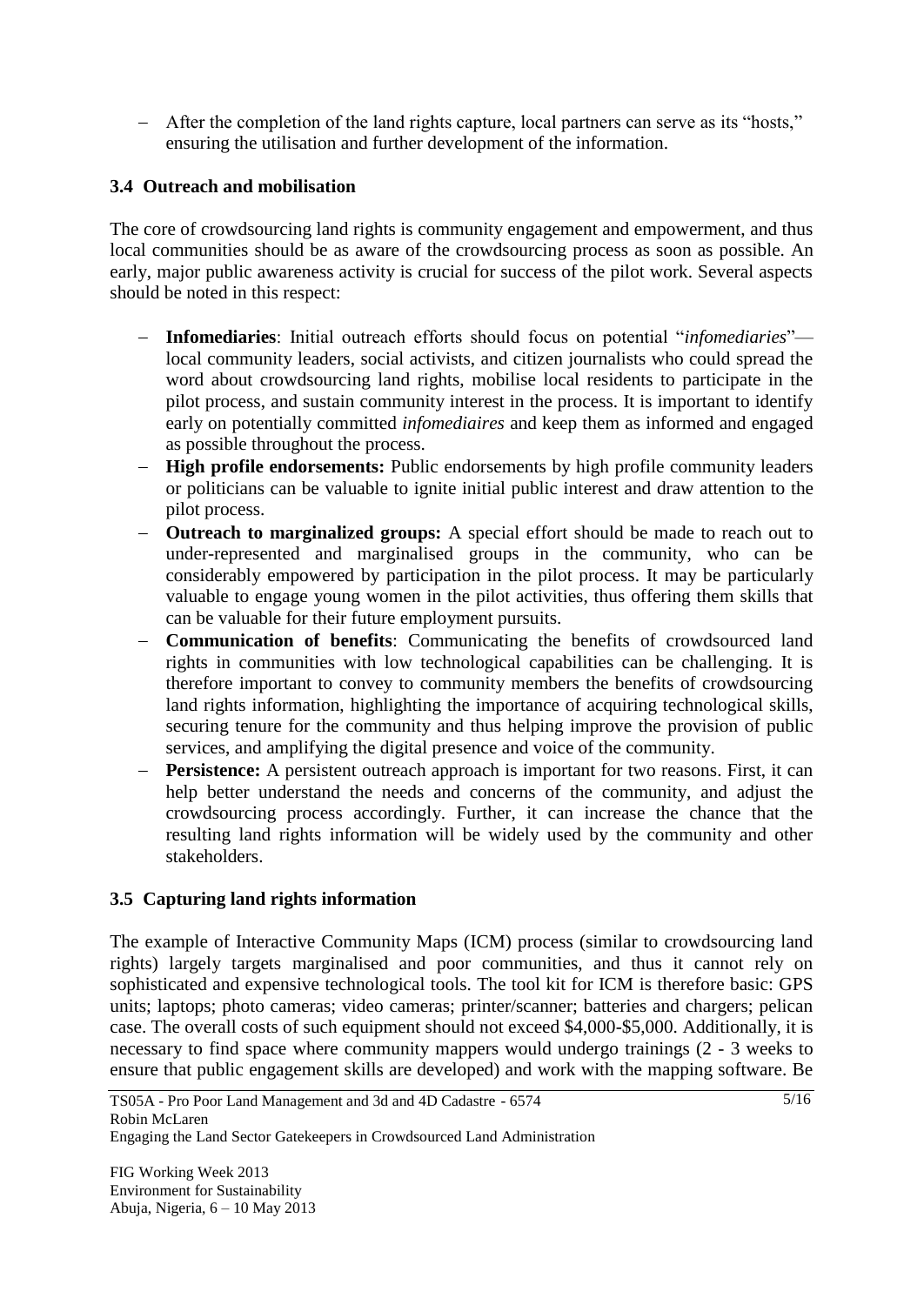prepared to use a variety of data capture techniques, including ground surveying using GNSS and tracing from satellite imagery. Capturing story telling is a useful technique for empowering residents by amplifying their voice and helping the sustainability of projects.

### **3.6 Effectively using the crowdsourced information**

The information can be used in a variety of ways to improve service provision in the community and provide community members a platform where they can articulate their issues and needs. However, the working assumption of the crowdsourcing process should be that the information will be used by its stakeholders if it complements their existing strategies and can be seamlessly integrated into their on-going activities. Therefore, the current practices and information of the requirements of the stakeholders should be recorded at the beginning of the project prior to the intervention.

The project should also take measures to protect the information and ensure its appropriate use, to make sure that it is not used against the stakeholders, or in a way that doesn't match their interests and wishes.

### **3.7 Sustaining the land rights information**

Sustainability is one of the most challenging aspects of crowdsourcing. While detailed land rights information can be created within several weeks, updating and sustaining the information requires long-term strategic planning and commitment. While initial crowdsourcing efforts are usually supported by development partners and ignite public interest, it may be difficult to sustain this enthusiasm once the land rights information is completed and the external partners leave the community.

### **4. OVERALL APPROACH TO PILOT PROJECT**

There is a fundamental choice to be made in the approach to be adopted by the project: either top-down or bottom-up. The choice significantly affects the process of implementation, the role of the stakeholders and ultimately the success of the project.

The crowdsourcing initiative has been designed to radically change the status quo in the Land Administration domain. However, the principal defenders of the status quo are Land Administration agencies and the surveying profession (and land developers who take advantage of the disorder in the land sector). Therefore, a purely top-down approach, where these gatekeepers are given significant roles, is considered high risk.

Crowdsourcing based initiatives, by definition, are grass roots based and are normally created to challenge formal systems or to offset constraints and inadequacies. The OpenStreetMap crowdsourcing initiative is an excellent example. Therefore, a bottom-up crowdsourcing initiative for land administration would seem more appropriate where strong partnerships are formed amongst local stakeholders, including local communities, local government, NGOs and Civil Society Organisations (CSOs). However, the bottom-up approach to crowdsourcing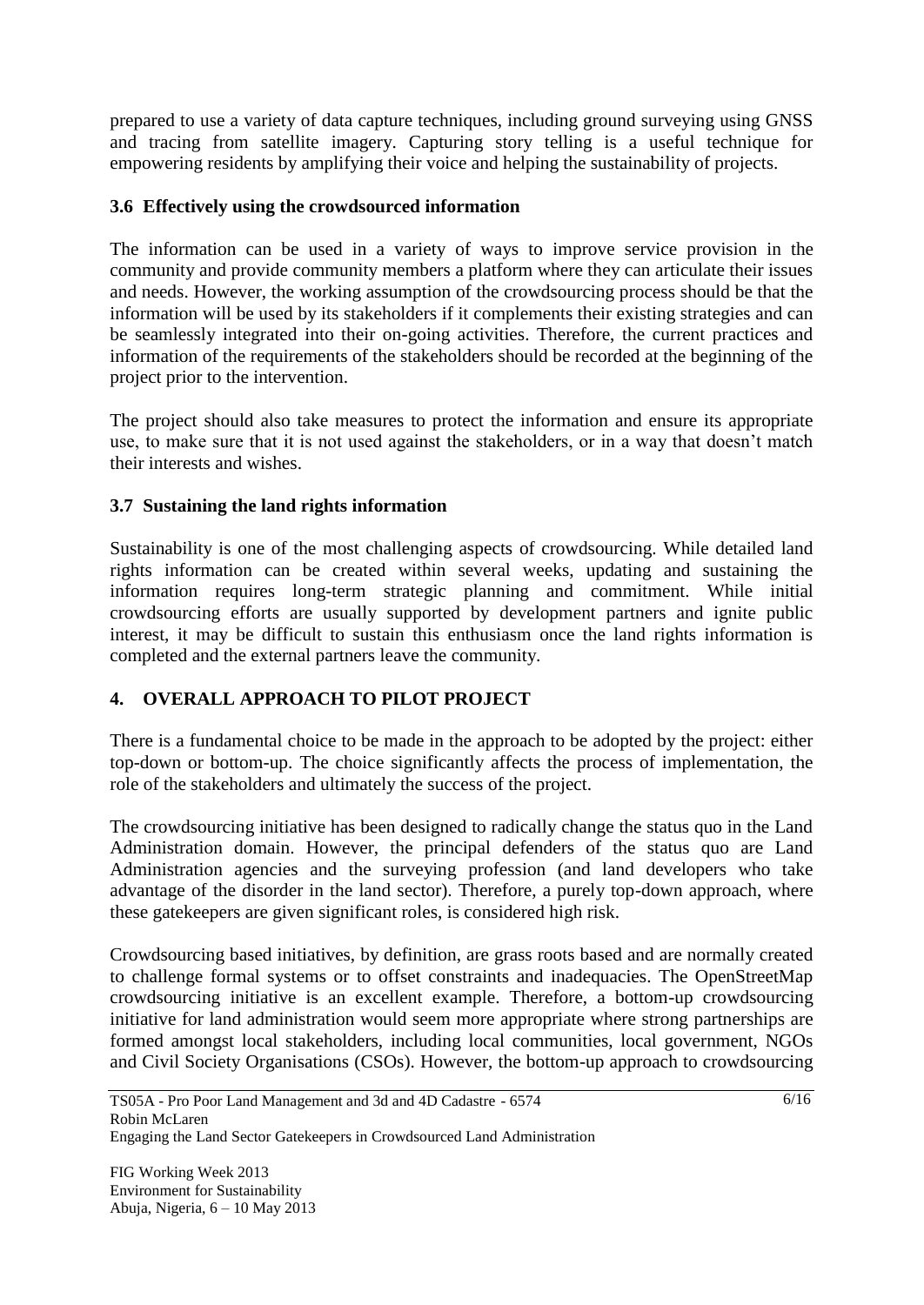the community recording of land rights may just produce "islands" of land rights remote from the existing formal systems. This would limit the ability of communities to protect tenure interests and would inevitably reduce demand for the service.

The aim of this initiative is to enable communities to protect tenure interests and encourage them to engage in more formalised systems, where greater protection and opportunities are available; for those with no rights it will generate security of tenure and for those with customary rights it will create opportunities to engage in the land market. The initiative needs to create opportunities to bridge community based systems with these formalised systems. Therefore, a hybrid approach is proposed for this project. The project would be bottom-up, primarily run by local stakeholders, but with some oversight by Land Administration authorities taking a minor role in the pilots to provide guidance on how land rights captured can be formalised wherever possible. This hybrid project approach would also engage with Professional Surveyors' Organisations to increase surveying capacity by training cheap parasurveyors (proamateurs) that are volunteers from local communities or land right holders themselves.

The Land Administration and National Mapping authorities do have an important role to play and the pilots should consider including further data capture activities that would potentially attract their greater involvement and support. These incentives could include, for example:

- Using crowdsourcing data to also update old base maps which is a responsibility of national mapping agencies;
- Targeting crowdsourcing exercise in countries that have done national or regional systematic registration of land rights, e.g. Rwanda or Ethiopia, and using the data to fill in the spatial data (or as in Ethiopia spatial framework) gaps;
- Undertaking crowdsourcing in countries that have completed large areas of systematic demarcation of land parcels (especially producing Survey Plans or General Plans) some time ago that have been overtaken by sub-divisions. Crowdsourcing could be used to collect spatial data for sub-divisions;
- Crowdsourcing in very dense urban slums with very tiny land parcels (where detailed boundary surveys are meaningless) to generate land rights data and socio-economic data required for planning the updating of infrastructure and social services, e.g. Kibera in Kenya.
- Using crowdsourcing to create employment for para-professionals (para-surveyors and semi-skilled GIS/IT experts) such as those in Rwanda since its national program is now virtually complete.

In circumstances where there is limited top level support or this support erodes over time then a purely bottom-up approach will have to be adopted for the pilot. This bottom-up approach may have to be initially implemented to stimulate attention and to demonstrate the feasibility of crowdsourcing to the central government organisations.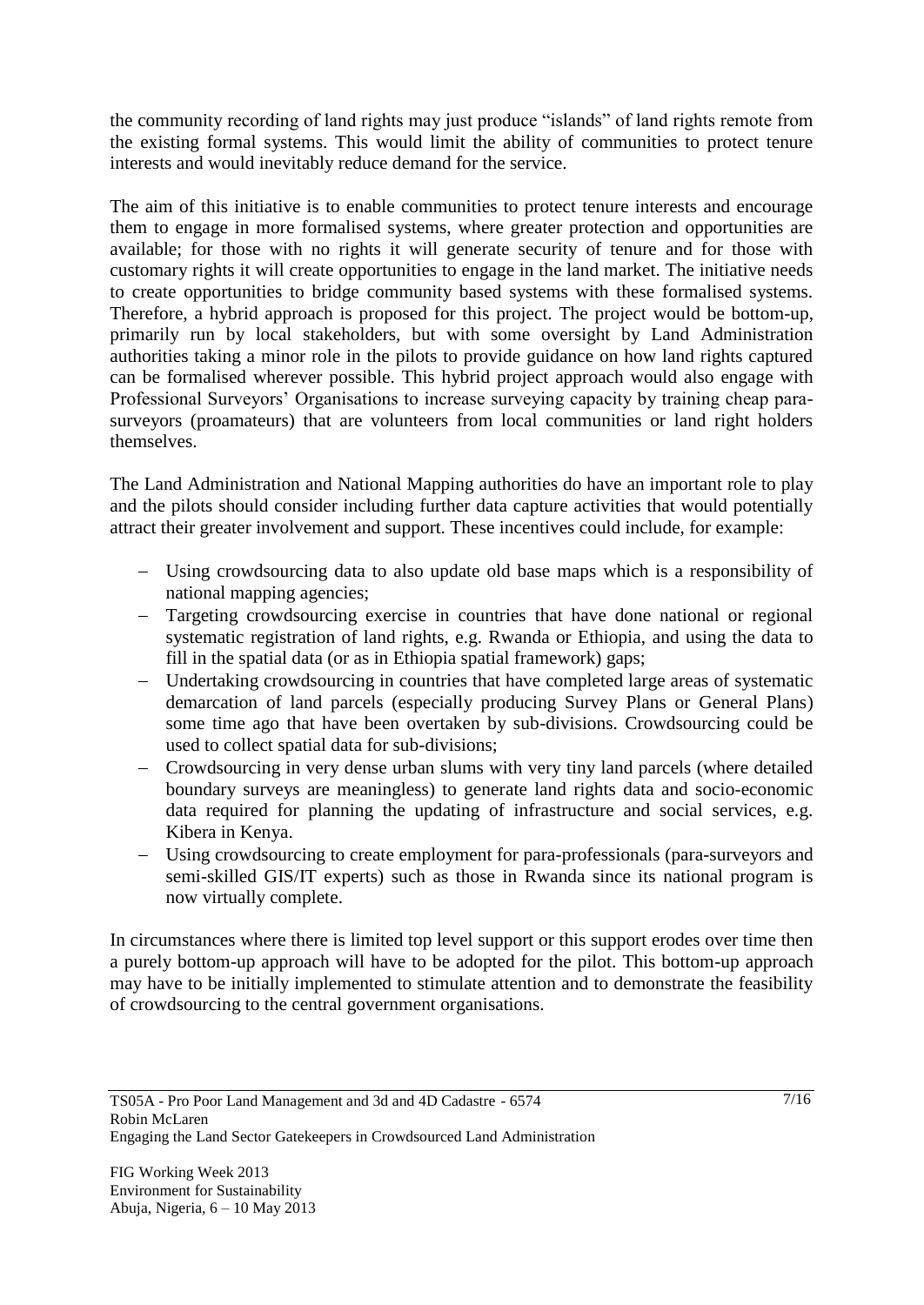### **5. SCOPE OF PILOT PROJECT**

This section outlines the potential scope of the project and makes recommendations on a set of criteria to guide the locations of the pilots.

### **5.1 Activities**

The primary activity of the project is to capture land rights information (including existing land rights information), obtain societal evidence and authenticity of the land rights and, where possible, secure an appropriate level of formal acceptance of the land rights by the Land Administration authorities. The scope should include formal as well as customary tenure types.

It is highly likely that the pilot areas selected do not have any corresponding base / topographic mapping. It is therefore an opportunity for the project to capture other information of interest to the community and authorities providing services. This could include:

- Community mapping this could be captured from some sort of aerial imagery, or looking forward, some drone/balloon mapping so there is some sort of base information. This innovative approach will be useful in highly dynamic environments like slums and informal settlements;
- Other socio economic information decided by Civil Society Organisations (CSOs), e.g. garbage, water, health and other socio-economic information;
- Community based reporting and media to support more effective sustainability of the initiative beyond the pilot phase.

The range of information requirements to be included in the pilots will be determined at the start of the projects through engagement with the communities. It would be beneficial to have one pilot that hits the ground cold and other pilots that build on existing initiatives with capacity on the ground.

#### **Recommendations:**

- There should be a number of pilots maximum three, depending on funding.
- Pilots should include both formal and customary tenure types.
- Investigate the need to also capture base mapping and socio-economic information.
- Consider pilots that build on existing information service initiatives (preferred) as well as green field sites.

### **5.2 Type of Communities**

At the initial stages of testing crowdsourcing, it would be beneficial if the communities selected for the pilots have a degree of social stability, have established CSOs and have a meaningful level of engagement with Local Government. Other participatory mapping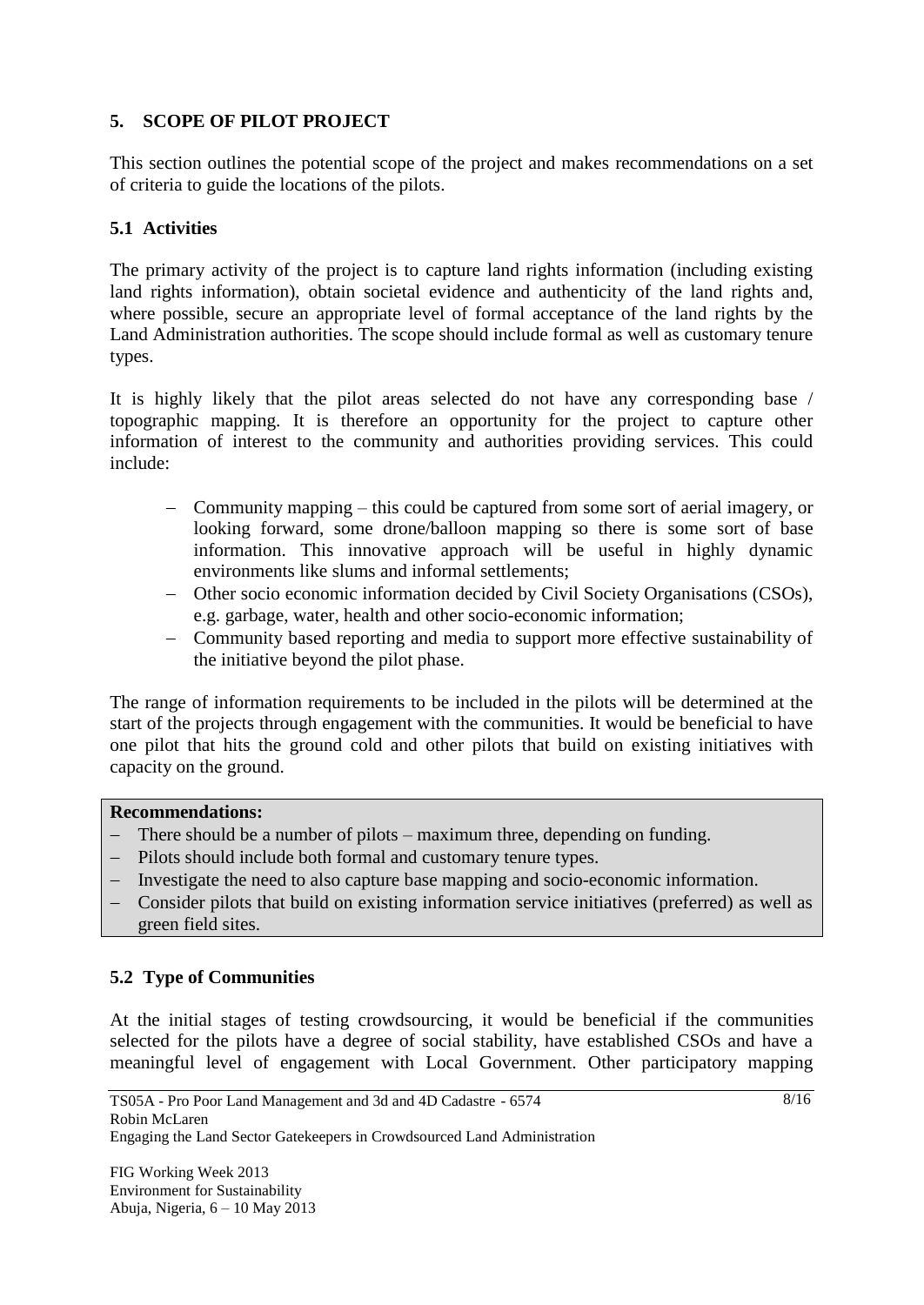projects have been more successful if the community representative on local government is involved in the project and provides some form of endorsement. This makes it easier to engage with the communities.

Pilots should be selected in a variety of environments to experience the range of problems in different living environments. The big decisions here are:

### **Rural vs. urban vs. peri-urban:**

Initially probably best to focus on a rural area where there is some social stability and where there is no requirement for higher spatial accuracies to be recorded. However, it is important to be cautious about the scale of the pilot area – some rural / forest community settings may be too large.

 **Customary vs. formal tenure:** It would be good to have a mixture of these tenure types. STDM can be used to support the capture and management of customary tenure land rights information – although these will be more dynamic in nature.

# **Informal Settlements / Slums:**

It would be good to include some informal settlements / slums in the scope of the pilot to understand the issues of crowdsourcing in these environments, such as overlapping claims – probably a second phase.

#### **Recommendations:**

- Pilots should be conducted in communities with relative social stability.
- Pilots should be selected in a variety of environments across the urban, peri-urban and rural environments.
- Pilots should include formal and customary tenure land rights.

### **5.3 Geographical Extent**

Each of the pilots should start with a community that incorporates between 500 and 700 parcels. However, the pilot location should allow for expansion into neighbouring communities if progress in defining and agreeing land rights is initially effective.

In rural and forest settings, the geographical extent of the parcels can be very large. Pilots should be selected to avoid parcels with large geographical extents.

#### **Recommendations:**

- Initial pilots should include a between 500 and 700 parcels.
- Pilots should have the ability to network and expand to neighbouring communities.

### **5.4 Approach to Land Rights Capture**

The initial approach to crowdsourcing in the project would not involve sporadic (ad hoc), open crowdsourcing where any member of the community could directly capture and record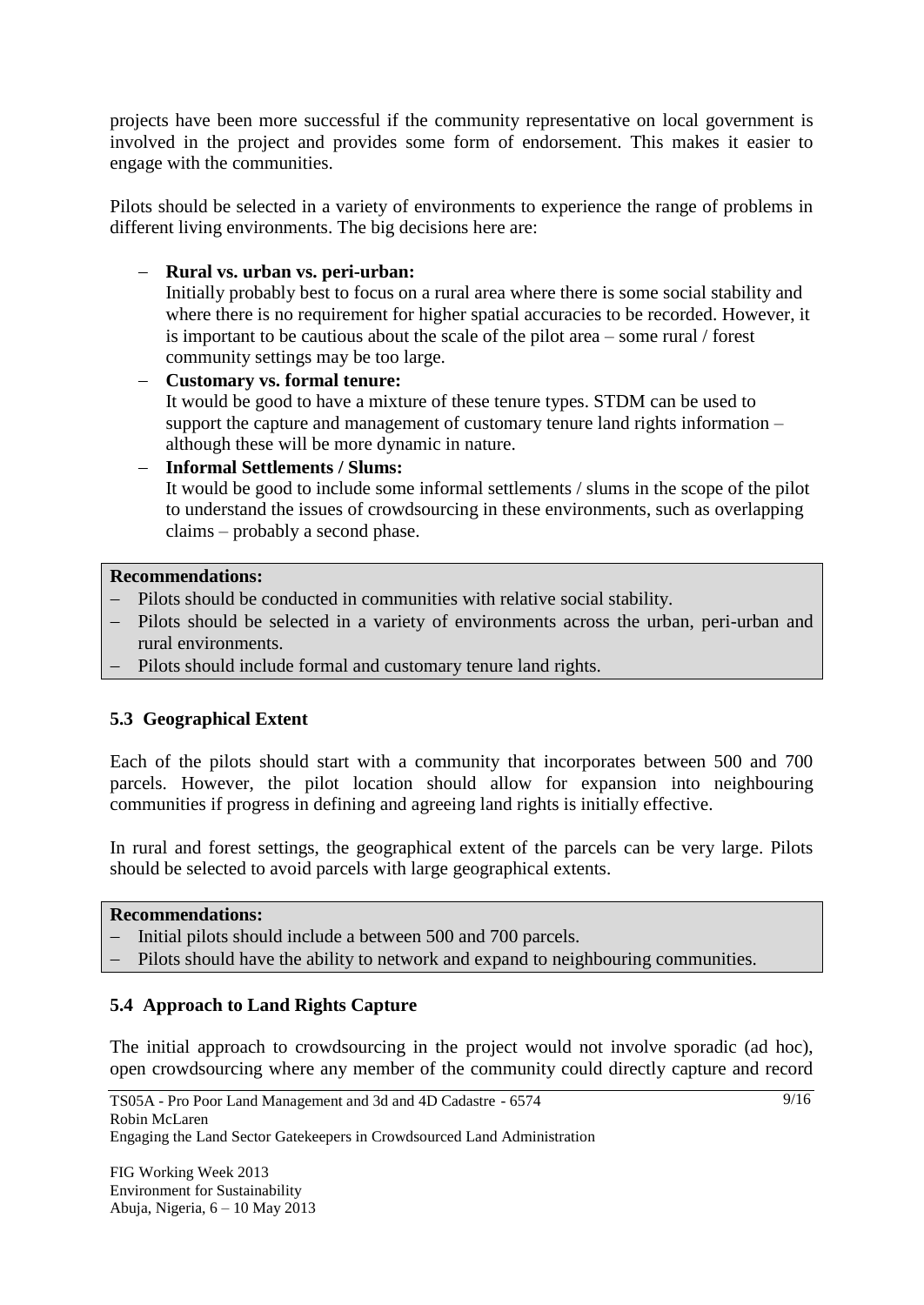their land rights. Instead ‗trusted intermediaries' would be used to help community members capture their land rights in a more structured approach (systematic community run initiative, a systematic customary run initiative, a systematic land agency initiative, e.g. first registration). These trusted intermediaries would be trained and supervised by local surveyors / land professionals. However, some communities may opt for real crowdsourcing with ad hoc capture of land rights within their communities.

Engaging with communities and building trust around sensitive issues such as land ownership can be very time consuming. Therefore, it would be ideal if pilot areas could be selected where NGOs are active and already have trusted intermediaries to collect health and agricultural information, for example. These existing trusted intermediaries could also be directly used by this pilot project.

The pilots will include the maintenance of the recorded land rights and responsibilities for this process will have to be determined.

#### **Recommendations:**

- Initially a systematic approach to land rights capture would be adopted, with ad hoc capture (true crowdsourcing) being a later phase.
- Trusted intermediaries would be trained and supervised by local surveyors to capture land rights information.
- Pilots should build on the infrastructure and capacity of existing projects where possible.

#### **5.5 Land Rights Information to be Recorded**

The specific land right information to be captured along the continuum of rights will be influenced by the culture of the society, type of tenure, technology adopted and skills of trusted intermediaries within the pilot. For each pilot, it will have to be determined what information has to be captured and verified to provide security of tenure. The range of information and capture techniques could include:

- Parcel centroid:
	- o marked up paper maps or on printed aerial imagery & digitally photographed.
	- o recorded using the GNSS capability.
	- o identified and recorded on imagery, or by providing verbal recording.
- Parcel boundaries:
	- o a textual description of the boundaries.
	- o a verbal description of the boundaries.
	- o video and commentary of the boundaries this could include contributions from neighbours as a form of verification (mobile phone numbers of neighbours could be provided).
	- o marked up paper maps & digitally photographed.
	- o identified and recorded on imagery.
	- o boundary points recorded using the GNSS capability.
- Information about owners.

Engaging the Land Sector Gatekeepers in Crowdsourced Land Administration

 $10/16$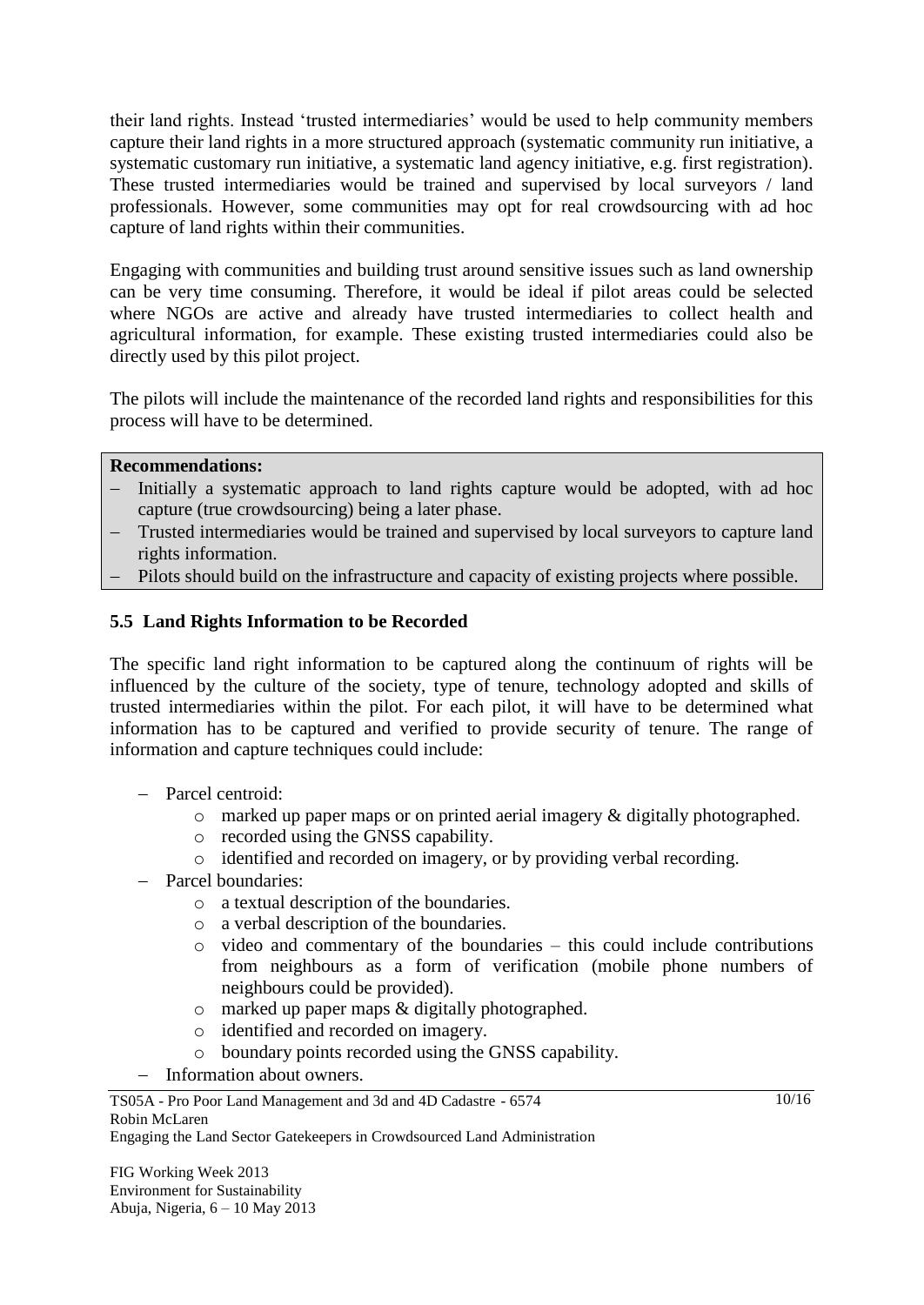- o This will often include the recordation of family groups and guidance should be given to the *intermediaries* to ensure recordation of females (including junior wives, etc.), dependants (such as widows, mentally impaired, etc.), absentees and rights such as rights of access or other easements, e.g. the right to access forest, etc.
- Documents supporting land rights
	- o Documents could be photographed and verbal information could be videoed.

Once the land rights have initially been recorded for a community or part of a community, it is imperative that the results are on public display so that the whole community can see what and who is recorded. This is essential as a protection against errors and abuse, and for public information and for societal acceptance.

The pilots could adopt a strategy to improve levels within the continuum of rights and continuum of accuracy for the parcels involved in the pilots over time. For example, the rights for the entire community could be recorded initially and then individual parcel rights captured as a subsequent phase of the pilot. Another example of incremental improvement might involve upgrading an initial centroid recording phase with the definition of parcel boundaries. In this example, initial phase a parcel could be simply defined by the coordinates of the centroid of the parcel and a national insurance or tax reference of the owner. A subsequent phase would record the coordinates or video of the parcel boundary points and more detailed land rights information.

Open standards will be used wherever possible. For example, land rights information will conform to the LADM/STDM model and the software technology components will be Free and Open Source Software (FOSS).

The lifecycle of pilots should be long enough to ensure that land rights maintenance activities are included in the pilot. This will support more effective sustainability. Therefore, pilots should be designed to have a timeframe between 12 and 18 months.

#### **Recommendations:**

- Introduce the concept of incremental improvements along the continuum of rights and continuum of accuracy during the lifecycle of the pilots until fit for purpose is achieved.
- Pilots will adopt open standards, e.g. the LADM/STDM model and FOSS, where appropriate.

### **5.6 Bridging to Formal Land Administration Systems**

Crowdsourced land rights are verified recordings (using societal evidence) which are largely unconstrained by laws and forms of registration, which vary from country to country. Despite this separation, the initiative should define a generic process for the transition of the verified recording of land rights to more formalised registered land rights. This bridging could possibly be provided by an extension to Solutions for Open Land Administration (SOLA) in much the same way as SOLA is being extended to cater for First Registration. This would be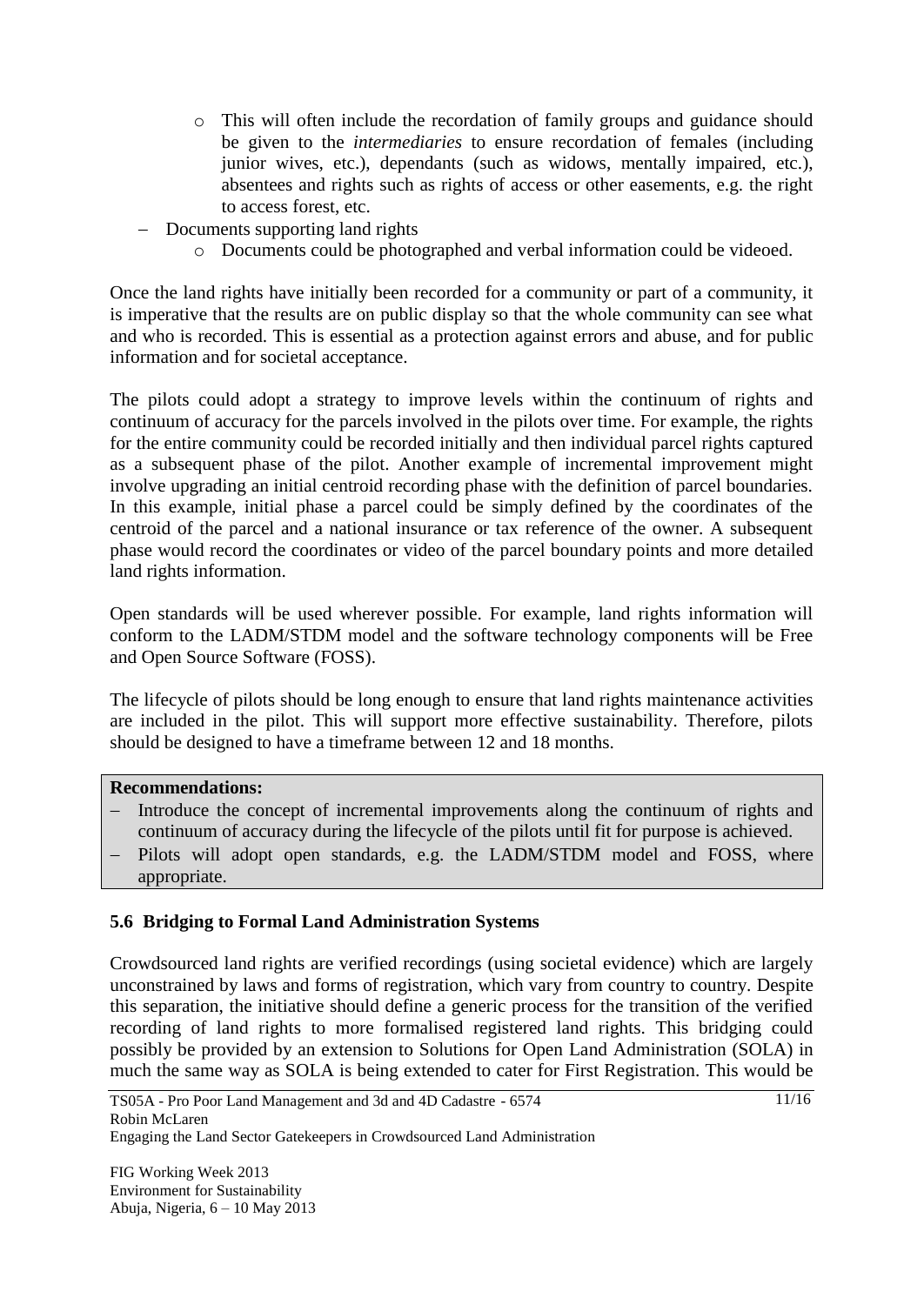a key role for the Land Administration authorities. This bridging approach fits well under the implementation of the Voluntary Guidelines for Responsible Governance of Tenure – enabling technology.

#### **Recommendations:**

- Build a generic process for the transition of the crowdsourced verified recording of land rights to more formalised registered land rights.
- Ensure that the implementation of the initiative is consistent with the Voluntary Guidelines for Responsible Governance of Tenure.

### **5.7 Legal Framework**

One of the objectives of the project is to formally register the land rights with the Land Administration authority. The underlying legal framework within the corresponding countries hosting the pilots must have the flexibility to accommodate less stringent definitions of the land rights. The legal framework within the pilot countries must provide the beneficiaries with what they demand, i.e. tenure security or access to land markets, and the country selection is therefore also very important. For example, the legal framework in Malawi would support this crowdsourcing approach. (However, success would require the Surveyor General to support the approach and give his agreement).

#### **Recommendations:**

 Ensure that the legal framework within the pilot areas is flexible enough to accommodate land right definitions along the continuum of rights and has the capability to lead to formal rights.

### **5.8 Sustainable Maintenance of Land Rights**

A key deliverable of the pilot project is to provide sustainable resources, processes and support services to continue the maintenance of the captured land rights and to expand the services to capture new land rights information in surrounding communities. It is therefore essential that the intermediaries trained during the pilot are retained and provided with sufficient support and incentives to convince them to continue. One way to achieve this is to combine the intermediary's land rights capture and maintenance responsibilities with other information services activities. This combined job would then have a better chance of generating sufficient income to retain the intermediary.

The support services established during the pilot with the technical solution and infrastructure providers, professional surveyors, NGOs and national land administration authorities, for example, need to continue beyond the pilot period. Training courses for intermediaries need to be readily available to quickly train new intermediaries when current intermediaries resign or stop performing.

To retain public interest in the project it would be useful to include community based reporting and media in the project rather than just include land rights information that may not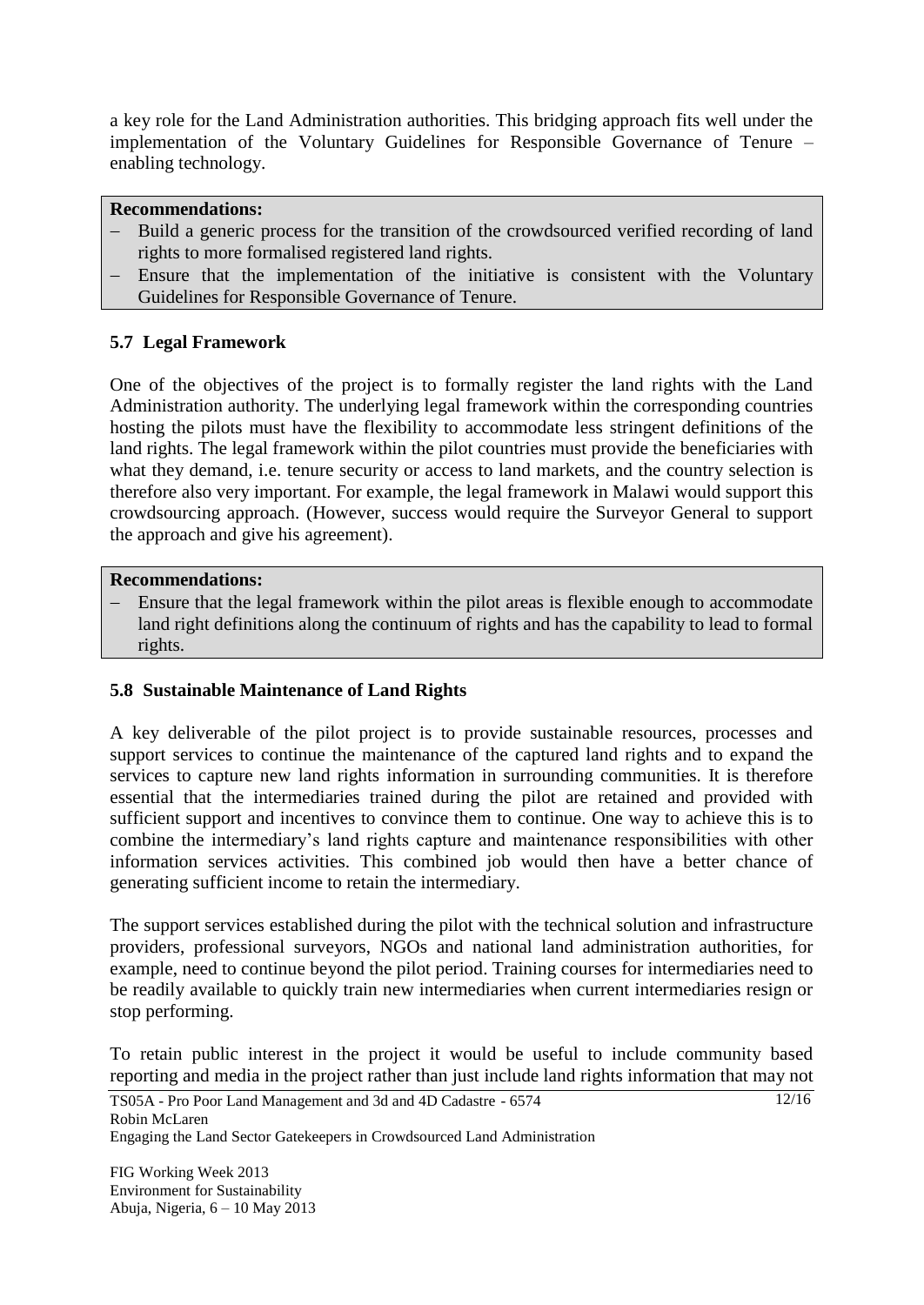involve high maintenance cycles.

#### **Recommendations:**

- Combine the intermediary's land rights capture and maintenance responsibilities with other information services activities to generate sufficient income to retain the intermediary.
- Continue to provide support services established during the pilot with technical solution and infrastructure providers, professional surveyors, NGOs and national land administration authorities.

### **5.9 Timeframe**

The lifecycle of pilots should be long enough to ensure that land rights maintenance activities are included in the pilot. This will support more effective sustainability. Therefore, pilots should be designed to have a timeframe between 12 and 18 months and avoid any potential community conflicts on timing, e.g. don't try to work in rural areas either in the planting season or harvesting season.

#### **Recommendations:**

- Duration of pilots would be between 12 and 18 months.

### **6. PARTNERS AND THEIR ROLES**

It is essential that this initiative attracts the support of a range of partners in designing and implementing these pilots. The inclusion and role of the partners in pilots will vary locally and from country to country depending on their presence and their level of involvement in land governance. The range of potential partners will include:

### **Federal Land Institutions:**

Ideally, it would be good to have the support of the federal agencies and their regional offices involved in land administration and management. The pilot needs to form a bridge to formalise the land rights recorded in the pilots through support and cooperation with these national agencies.

### **Local Government:**

This form of participatory mapping is a great opportunity to also capture socioeconomic information of interest to local government who deliver local services. Therefore, a local government partner is an essential partner in these types of projects – as long as there is trust between the community and the local government.

**NGOs:**

At least one of the pilots should be established where there are NGOs already operating locally with information services initiatives, such as collecting health and agricultural information. The crowdsourcing pilot could then piggy back on their project and share resources. NGOs like Slum Dwellers International [\(www.sdinet.org\)](http://www.sdinet.org/)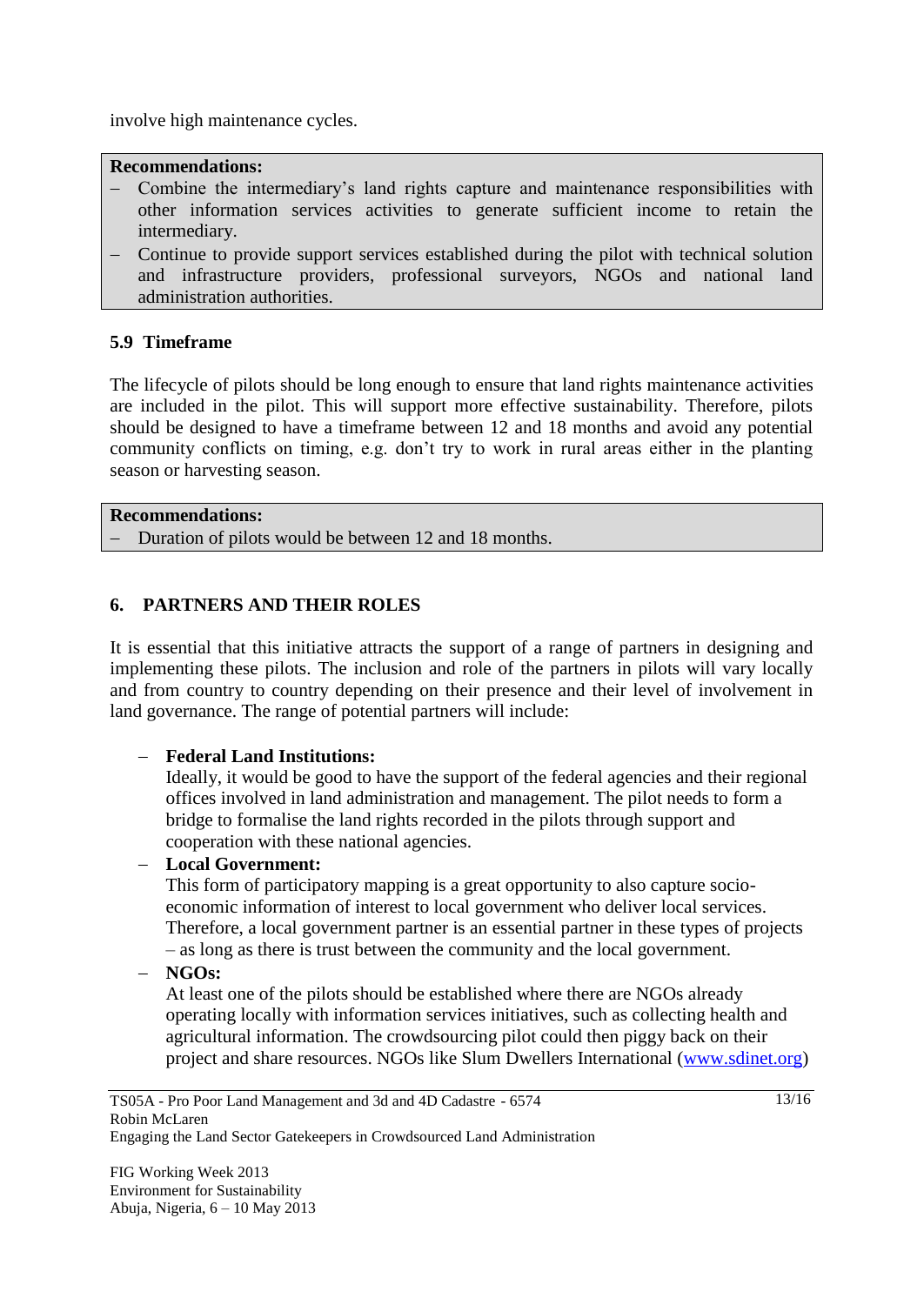should be encouraged to support the pilot.

### **Civil Society Organisations (CSO):**

CSOs may help identify the information needs and demands of the community, and offer guidance with regard to the pilot implementation of crowdsourcing of land rights within the particular local context. Local partners can help engage and mobilise the community to take part in the crowdsourcing process, organising community forums, igniting public interest in the platform, helping to recruit community members to collect land rights information, and supporting them throughout the crowdsourcing process.

### **Local Surveyors Organisations:**

Local surveyors will be needed to train / supervise / quality assure the trusted intermediaries as they capture and manage the land rights information. The associated Surveyors Organisation need to be brought on board. FIG and RICS should also provide support.

### **Private Sector Technology Companies:**

The development of new technical platforms to support the crowdsourcing pilots would be enhanced by the direct involvement of private sector technology companies. Sponsorship from position technology companies, mobile phone manufacturers, mobile phone service providers and mobile phone infrastructure companies would be excellent. The focus of this pilot is directly within their domains and could create good marketing opportunities.

### **Universities:**

University research capability should be engaged to investigate, and potentially develop, technical solutions. For example, Imperial College London and University of Washington (Seattle) have already developed crowdsourcing technical toolkits. As well as technical research, it would be beneficial to have Social Psychologists / Human Geographers to research communities' perception of security of tenure before and after the pilot projects; this would help to understand and redefine security of tenure along the continuum of rights that is fit for purpose.

### **7. LINKING TO WIDER TECHNICAL COMMUNITIES**

The innovative use of mobile technology is changing the developing world and is becoming a global development tool. There are many professional communities using mobile phone technologies to deliver innovative services to developing countries. See the recent World Bank e-sourcebook on ICT and Agriculture (World Bank, 2013) for some excellent examples. It is there imperative that this initiative shares experiences and knowledge with these wider development communities, both globally and locally.

The adoption of open source approaches to the project provides the opportunity to build open source communities in this application area. This will help to build capacity locally and provide revenue generating opportunities.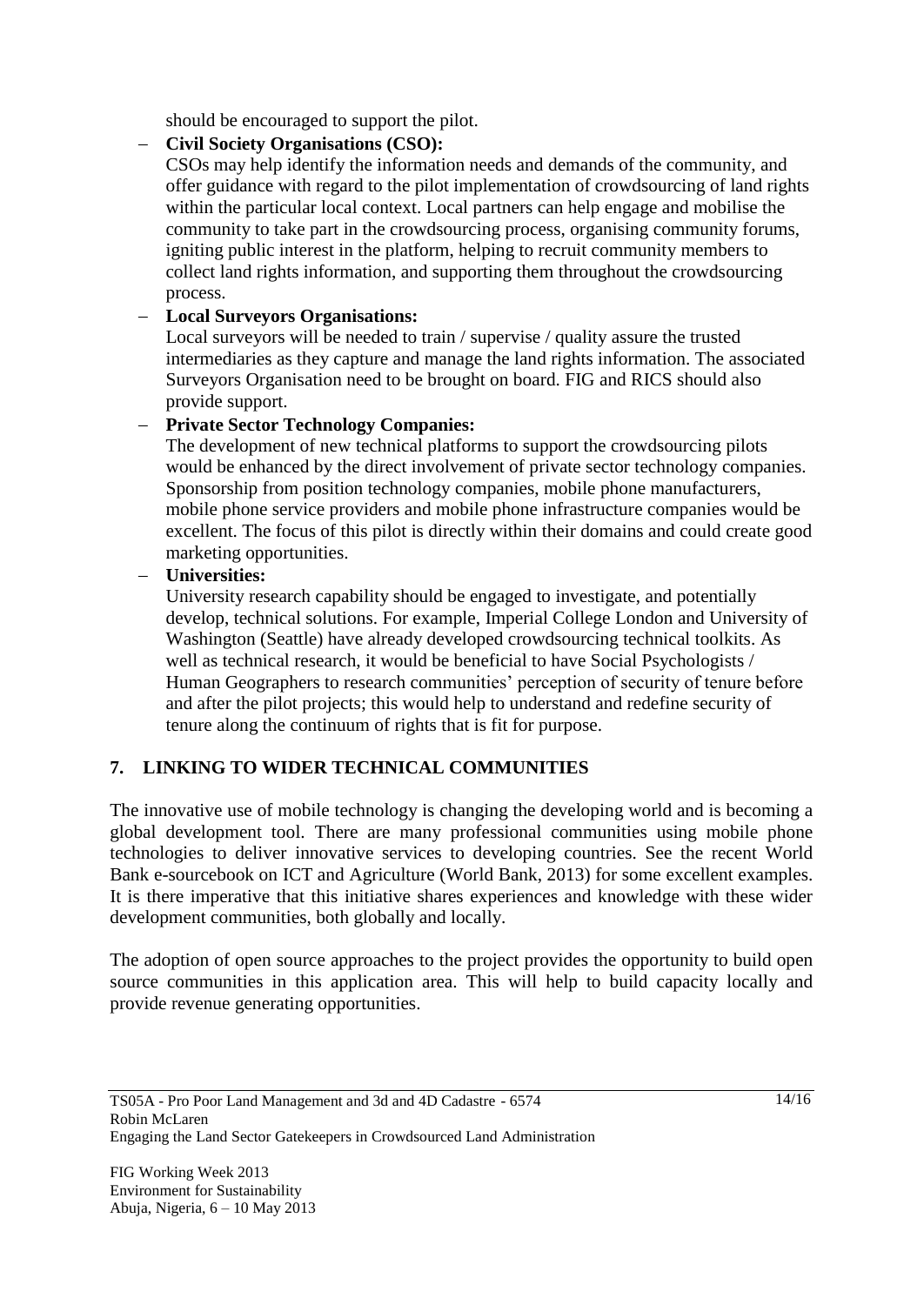### **8. CONCLUSIONS**

The aim of this initiative is to enable communities to protect tenure interests and encourage them to engage in more formalised systems, where greater protection and opportunities are available; for those with no rights it will generate security of tenure and for those with customary rights it will create opportunities to engage in the land market. The initiative needs to create opportunities to bridge community based systems with these formalised systems. Therefore, a hybrid approach is proposed for this project. The project would be bottom-up, primarily run by local stakeholders, but with some oversight by Land Administration authorities taking a minor role in the pilots to provide guidance on how land rights captured can be formalised wherever possible. This hybrid project approach would also engage with Professional Surveyors' Organisations to increase surveying capacity by training cheap parasurveyors (proamateurs) that are volunteers from local communities or land right holders themselves.

The Land Administration and National Mapping authorities do have an important role to play and the pilots design has consider including further data capture activities that would potentially attract their greater involvement and support. These incentives could include, for example, crowdsourcing to update old base maps and to collect spatial data for sub-divisions that have overtaken large areas of systematic demarcation of land parcels completed some time ago, and to create employment for para-professionals (para-surveyors and semi-skilled GIS/IT experts) in countries, such as those in Rwanda, where their national programs are now virtually complete.

### **REFERENCES**

McLaren, R., (2011). 'Crowdsourcing Support of Land Administration – a Partnership Approach'. Retrieved from [http://www.rics.org/uk/knowledge/research/research](http://www.rics.org/uk/knowledge/research/research-reports/crowdsourcing-support-of-land-administration/)[reports/crowdsourcing-support-of-land-administration/](http://www.rics.org/uk/knowledge/research/research-reports/crowdsourcing-support-of-land-administration/) (Last accessed 7 March 2013).

McLaren, R., (2012). 'Proposal for Piloting Crowdsourcing in Land Administration'. Document prepared for consortium of World Bank, UN-FAO, DFID and RICS, September 2012.

World Bank, (2012). 'How-To Notes – Getting on the Map: A Community's Path to Better Services'. Retrieved from [http://www.opendta.org/Pages/Call-for-Feedback---How-To-Notes-](http://www.opendta.org/Pages/Call-for-Feedback---How-To-Notes--Open-Development-Technology-Alliance.aspx) [-Open-Development-Technology-Alliance.aspx](http://www.opendta.org/Pages/Call-for-Feedback---How-To-Notes--Open-Development-Technology-Alliance.aspx) (Last accessed 7 March 2013).

World Bank, (2013). ‗e-sourcebook on ICT and Agriculture'. Retrieved from [http://www.ictinagriculture.org](http://www.ictinagriculture.org/) (Last accessed 7 March 2013).